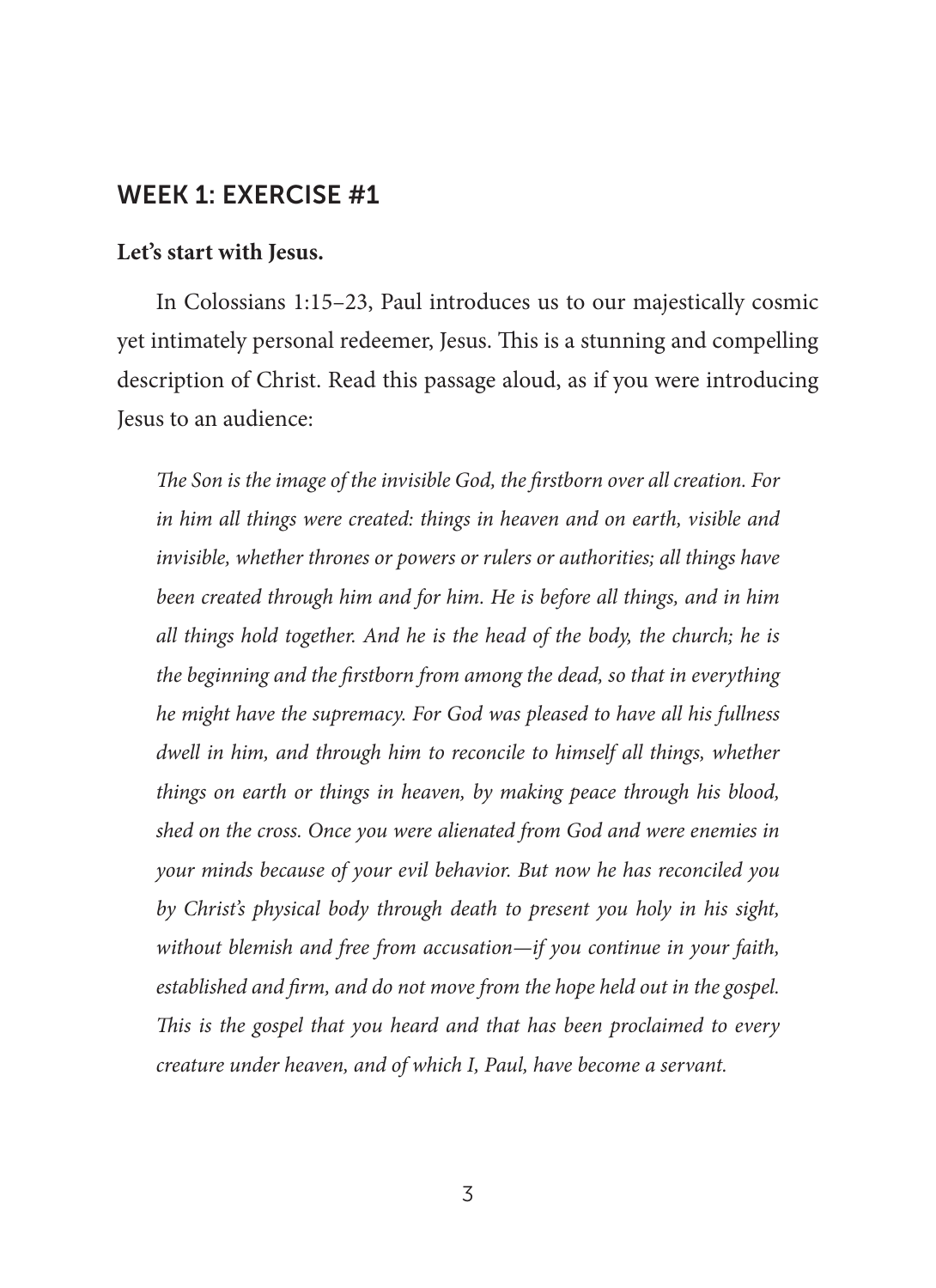ENCOUNTER

Now take a pen or highlighter and highlight words or phrases that stand out. Better yet, mark it up in your Bible and not just here in this book. Square it or underline it or highlight any way you can to make it jump off the page. This is a text you will want to return to frequently and perhaps even commit to memory.

Now repeat this process with Hebrews 1:1–4. Read it silently from your Bible. Now read it aloud. Highlight, underline, and circle words and phrases that stand out for you.

Repeat the process once more with John 14:6–9.

What do these texts have in common?

How would you summarize the central idea they hold in common?

### **Encounter**

Write this phrase on a pocket-sized card you can carry with you: "He is the image of the invisible God."

On the back write this: "He is the exact representation of His being."

Now spend time whispering these words to yourself. Do this throughout the day. Meditate on these lines as you invite the Spirit of God to "sow" them into your heart.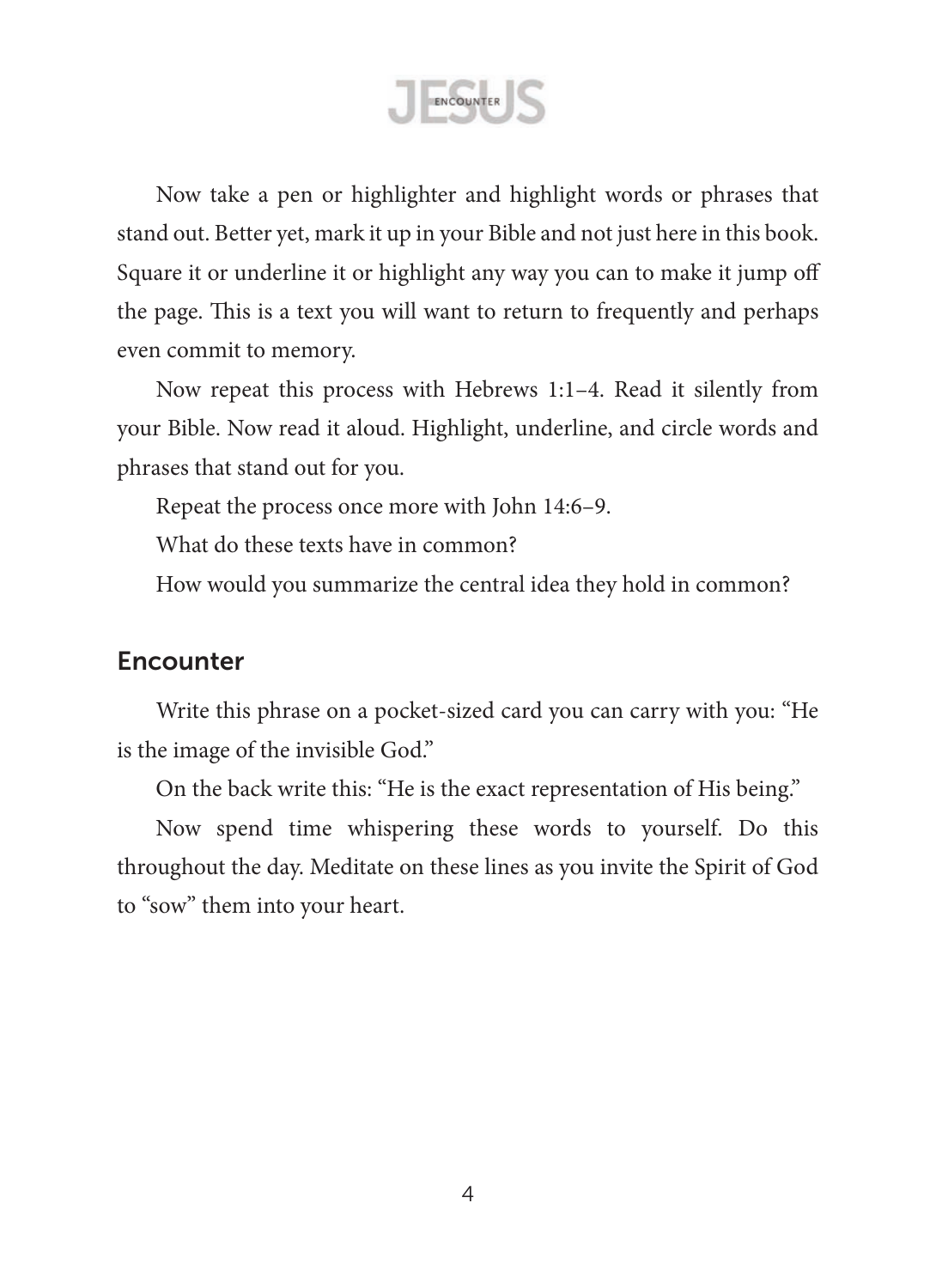

If we want to see God, we must start with Jesus. When we begin with a vague notion of what God is like we tend to project our own experiences, for better or worse, in formulating this image. ("Because my father was absent, God must be distant." "Because my childhood pastor stole from the church, God can't be trusted.") If we extrapolate our vision of Jesus from our faulty understanding of God, we don't wind up seeing the real Jesus. Sure, we might see *a* Jesus, but we will miss *the* Jesus. And let's face it: there are some very flawed images of Jesus out there.

In fact, to one degree or another we all have a distorted sense of God's image. It comes primarily from three sources: our parents, the church, and traumatic experiences. Obviously, not every influence is negative, but a little here and a little there and before we know it, we have missed a biblical understanding of God.

The aim of this study is to help us get a better, more biblical image of *the* Jesus we claim to follow. The way we understand God (in Jesus) largely determines the way we see ourselves. The way we see ourselves determines the way we treat others. Follow the logic? Our ability to accurately reflect the image of God depends on our vision of who God is and what God is like.

Take five minutes to read and reflect on the text below:

*Follow God's example, therefore, as dearly loved children and walk in the way of love, just as Christ loved us and gave himself up for us as a fragrant offering and sacrifice to God.*

*—Ephesians 5:1–2*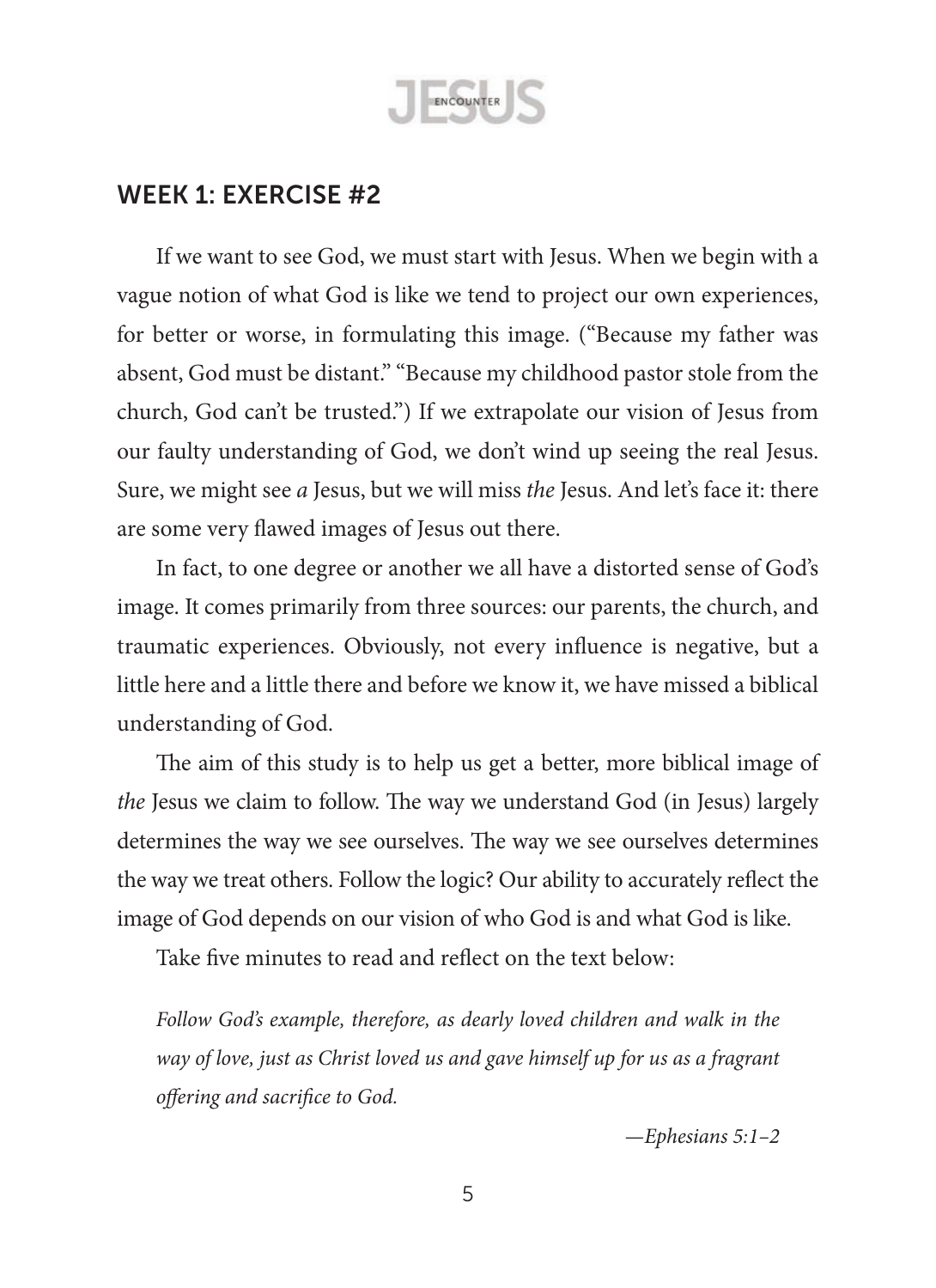

## **Encounter**

Take a few minutes to sketch out in your journal examples of how your image of God has been shaped by parents, the church, or experience. If you can't come up with personal examples, make some observations of how you have seen this at play in others.

The secret to understanding who God is and consequently who we really are is to start with Jesus. The problem is that there are a lot of versions of Jesus out there. The only trustworthy way to understand Jesus is to study His Word with others *in the power of the Holy Spirit.* We must have a trustworthy, authoritative source. That source is the Bible, the inspired Word of God.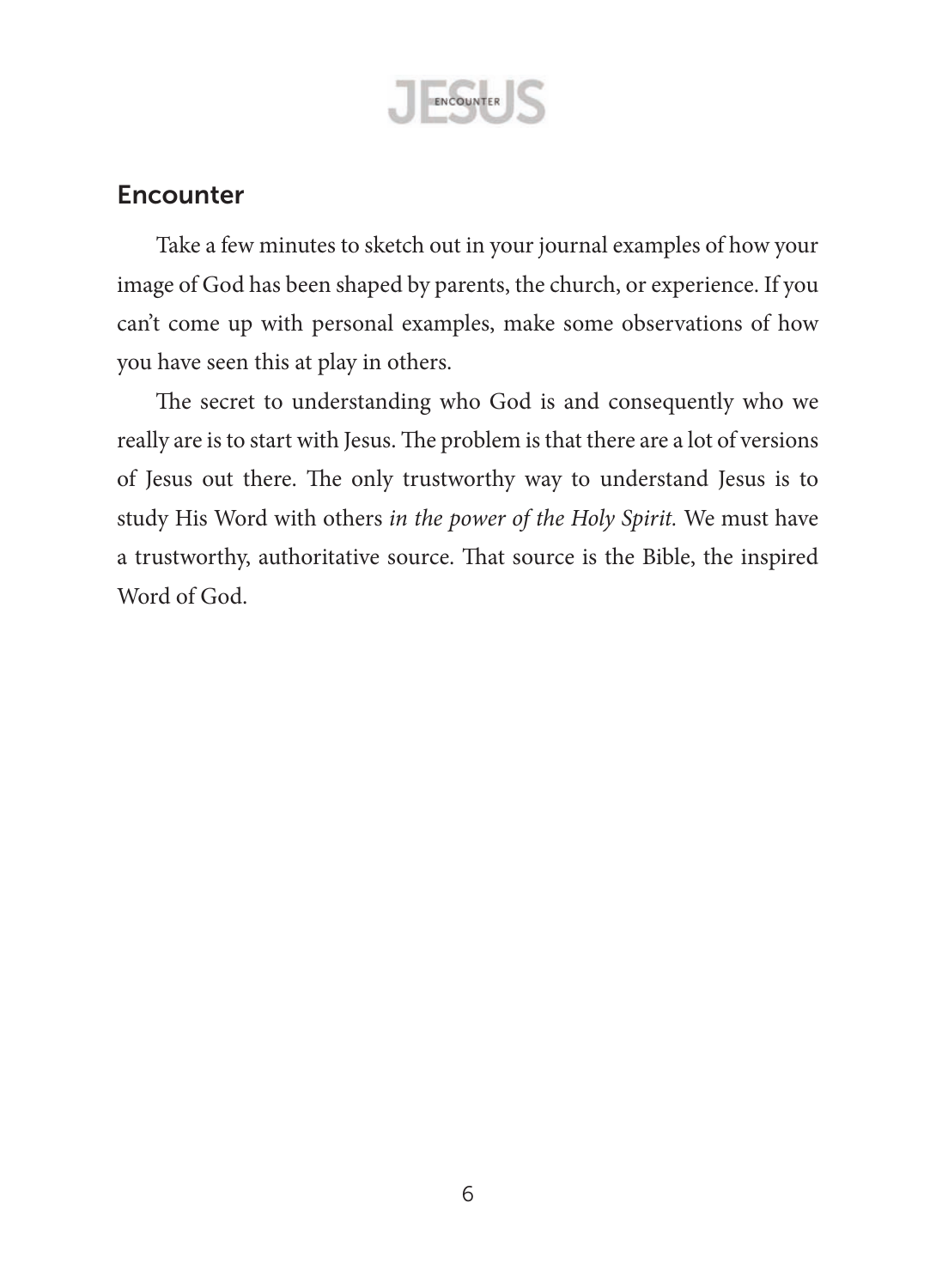

If we are created in the image of the invisible God and yet that image has been ruined by sin, we have a problem. God is invisible. How are we to see that which we are to become?

If Jesus is the visible representation of the invisible God we have a solution: our quest is to encounter this Jesus as revealed by Word and Spirit.

#### **Read 2 Corinthians 3:12–4:6.**

Make some observations about what you learn from this text.

What does Paul teach us here about encountering Jesus?

Make a note of any questions this text raises for you.

According to this text, what is the role of the Holy Spirit in leading us to encounter Jesus?

### **Encounter**

Using a journal to record your thoughts and a highlighter to mark your Bible, read slowly through Isaiah 42:1–7. Mark any words or phrases you believe point to the coming Messiah. Meditate on those words you've highlighted. How do you encounter Jesus in this Old Testament passage? How does Isaiah describe the character of God's chosen One? Make a list of attributes.

Now, repeat this same exercise using Isaiah 53. How do you encounter Jesus in this passage? What do you learn about the character of God's Messiah?

In your journal, write a prayer of praise to Jesus that reflects what you've learned about Him in this encounter.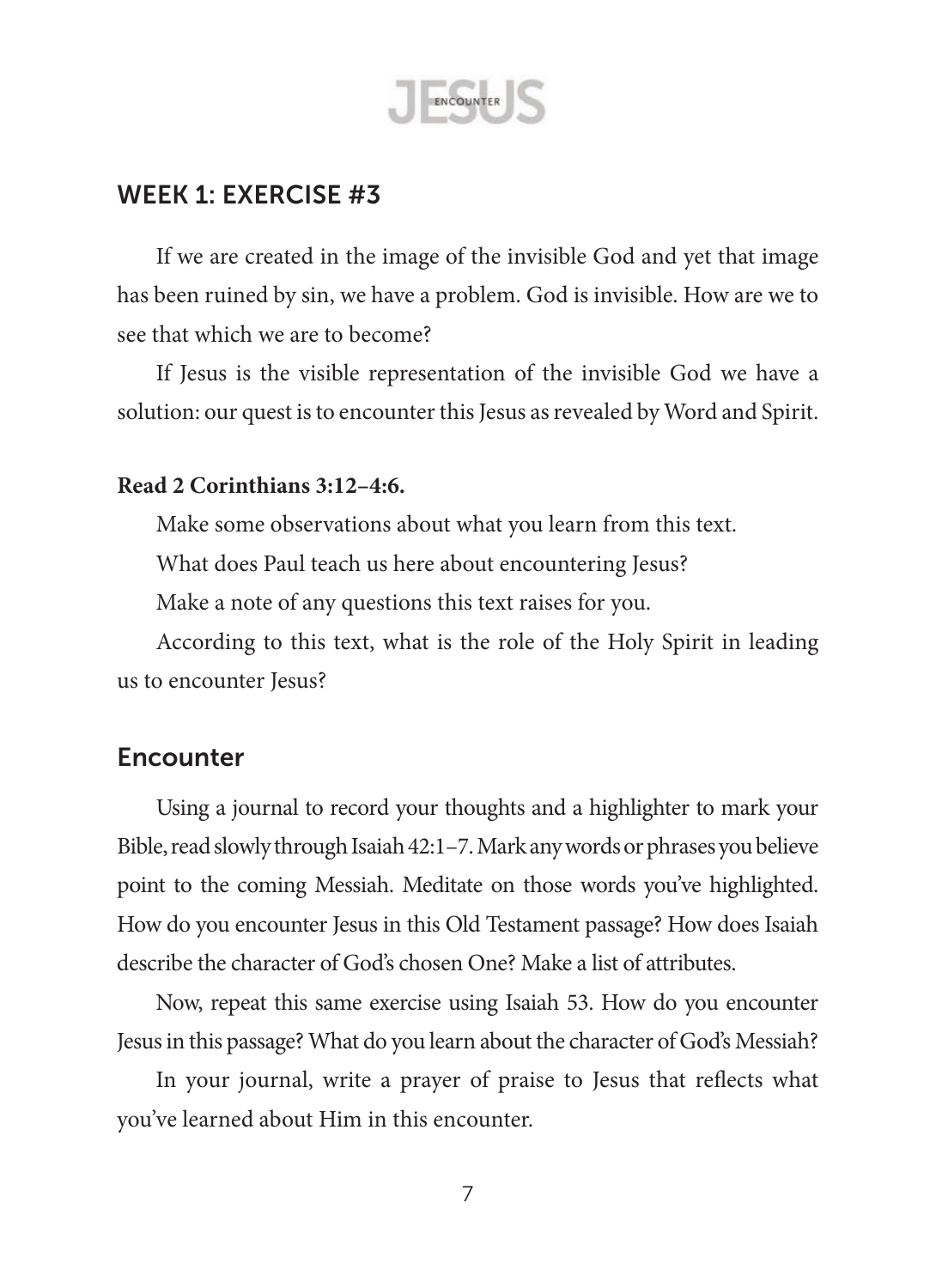

In our quest to encounter Jesus, we may gain the largest perspective by beginning with the end. This week's video teaching comes from Matthew's Gospel, where Jesus talks here about His second coming and the end of the age. Let's look together at some of the texts we'll encounter in the teaching session.

In Matthew 24:4–14, Jesus explains to His followers about the end of the age. Some call it "the end times," when Jesus will return to reign supreme. In this scene, it is two days before the Passover and Jesus has been teaching in the temple in Jerusalem. As He leaves the temple, He comments to His disciples that not one stone will be left on another and that "every one will be thrown down." They travel up to the Mount of Olives, about a mile from Jerusalem, and look out over the city. The disciples begin to ask Jesus specifically what will happen at the end of the age when He comes again.

As Jesus gazes out over the Holy City, His mission to fulfill His Father's purpose looms large. Jesus doesn't just see a city down below. When Jesus gazes down, He "sees" with God's perspective. He sees beyond the walls of the city and into the hearts of the people who live there. His perspective comes from the heart of the Father who sent Him on a mission to reach all nations. The end game? That *all* may come to encounter Him as Lord and Savior.

The disciples' perspective, on the other hand, is much different. They are all about the "when" and "how" of Jesus' second coming, not so much the impact of His message in the "here and now." They are more interested in knowing the facts than in living a Kingdom life.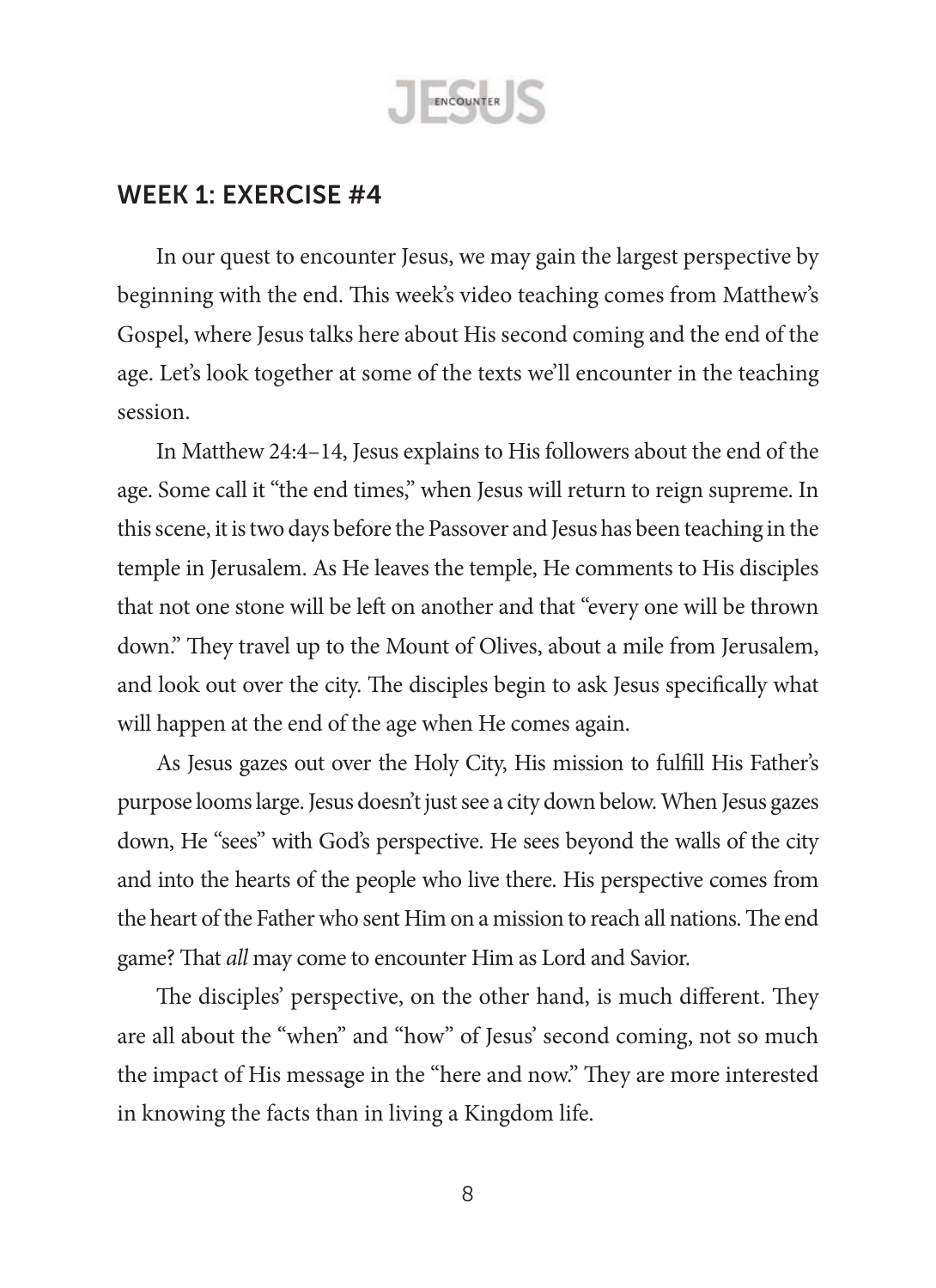

#### **Read Matthew 24:4–5.**

The Greek word for "watch" in this passage is *blepo*. That word means to look at, to become aware of, observe and discern or perceive. In contrast, to "deceive" means to make a person believe that which is not true, to mislead them or lead them astray.

What do you think the disciples' perception was of the city of Jerusalem as they looked down from the Mount of Olives?

What does Jesus warn His disciples to watch out for?

#### **Read Matthew 24:6–10.**

Jesus tells His disciples not to be alarmed or troubled in verse 6. The Greek word here is *throeo.* It means to wail or be frightened. In verse 8, "birth pains" in the Greek is *odino*, which means that all the suffering, death, and destruction is only the beginning of pain and anguish.

After Jesus paints such a bleak picture of the future, how do you think the disciples felt?

What do you think ultimately kept the disciples from being alarmed and what kept them faithful to Jesus?

#### **Read Matthew 24:11–14.**

In verse 13,we read Jesus' instruction to stand firm to the end."Standing firm" means to endure; to bear trials and have fortitude; to persevere and remain steadfast; to be faithful to the end.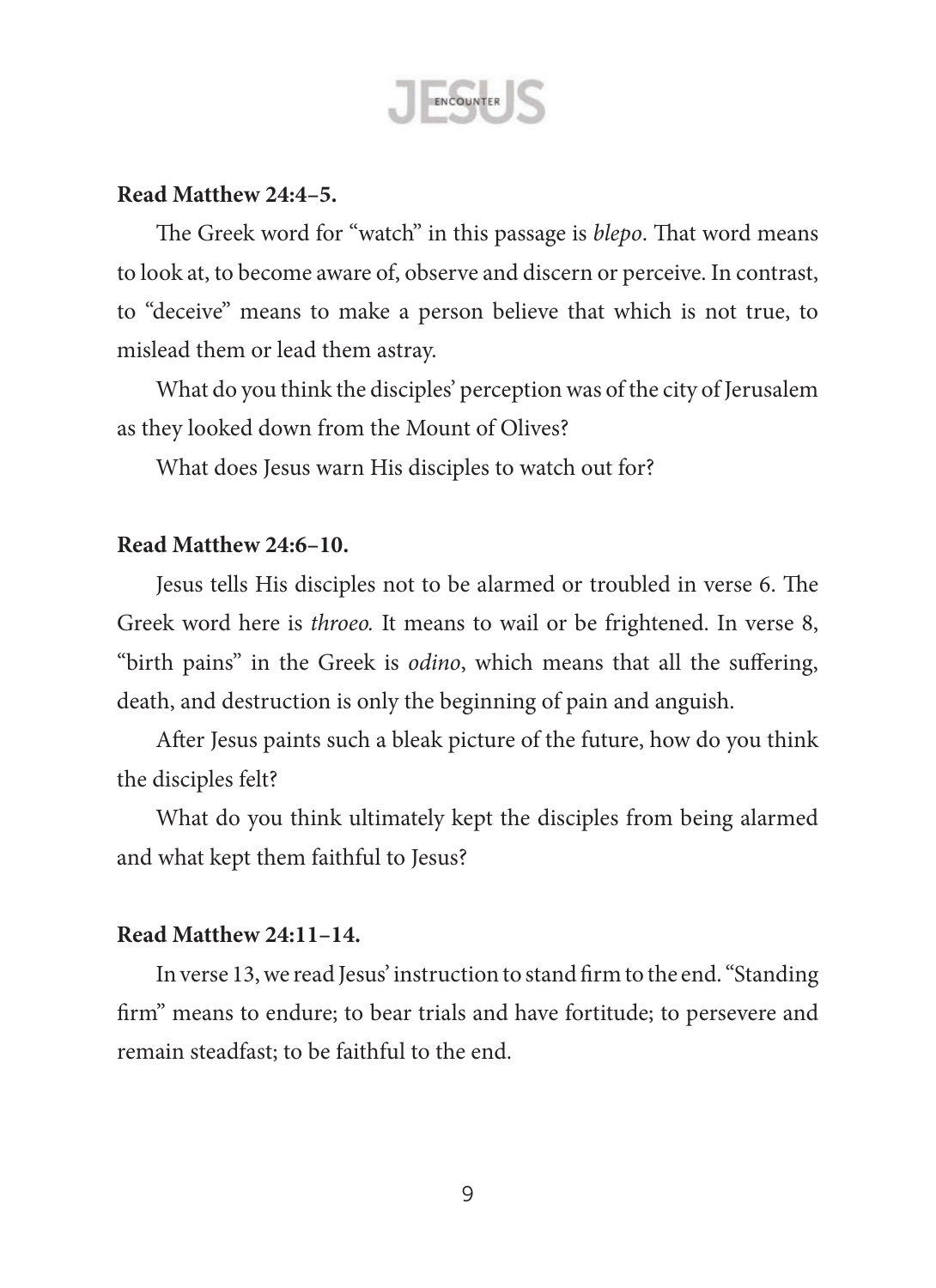ENCOUNTER

How will the disciples stand firm during this impending time of wickedness and protect their hearts from growing cold?

What does Jesus tell the disciples will be the reward for standing firm? What will be the ultimate result of their faithfulness?

### **Encounter**

In the traditional liturgy of the Eucharist, we proclaim the mystery of the faith: "Christ has died. Christ is risen. Christ will come again." We may not understand the universal impact of these words(they are a mystery, after all!), yet they are our hope. Christ has come, and Christ *will* come again!

Say these words aloud to yourself. "Christ has died. Christ is risen. Christ will come again." Write them as a heading in your journal, then reflect on what they mean for you. What emotions do they evoke?

Meditate on the picture of the second coming of the Messiah as it is painted for us by John in Revelation 19:11–16. What new images of Jesus do you discover in this passage? How does this picture of Jesus compare with the images you found in Isaiah?

In your journal, write a prayer of praise to Jesus inspired by what you learn about Him in Revelation 19.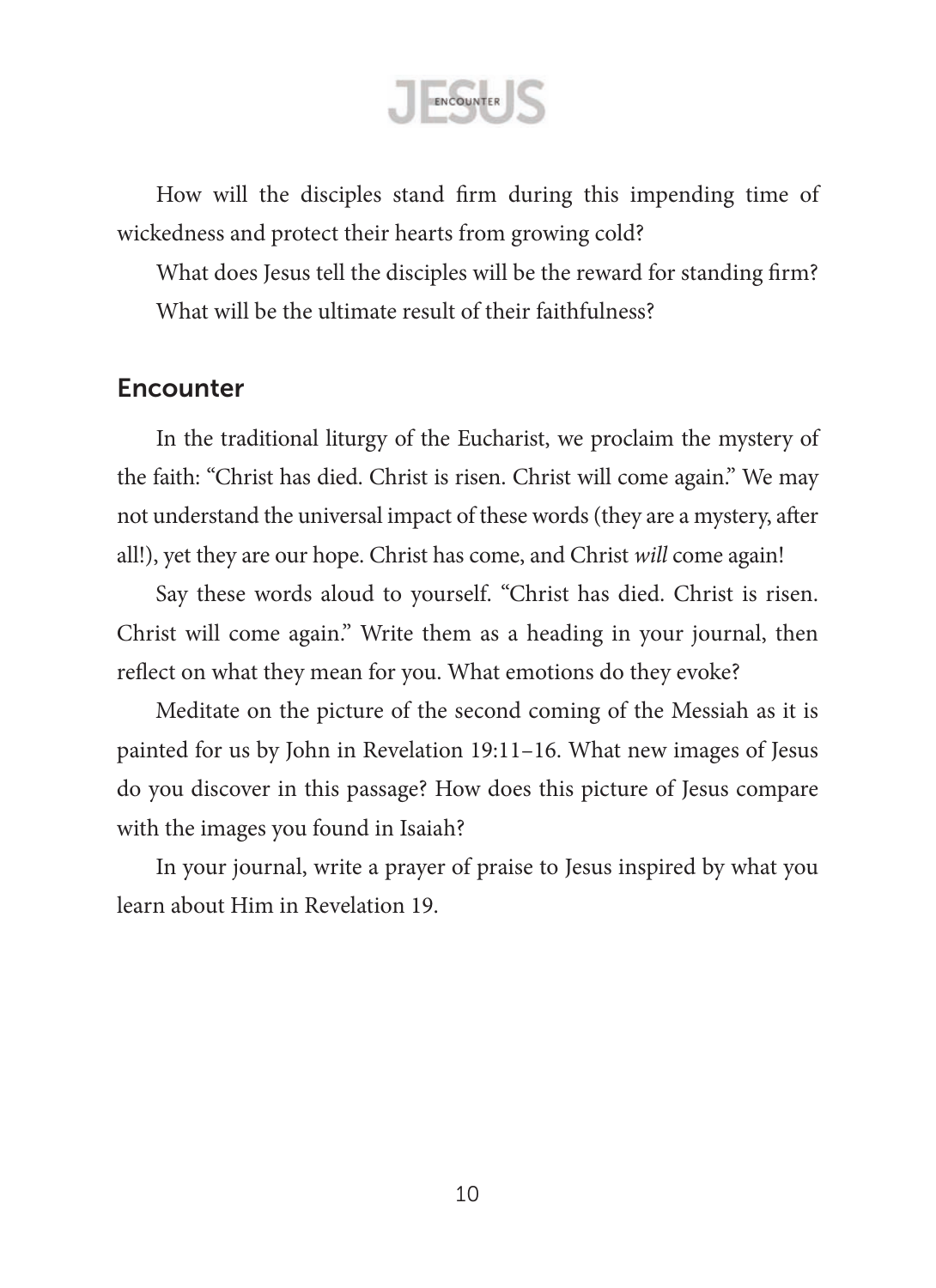

Jesus wants His disciples to begin to see things as He sees them. He wants them to have the bigger picture, to have eyes to see and ears to hear what the Spirit is saying to the world.

It is the same for us. Jesus wants all who follow Him to see things from His perspective. That means not just getting facts, but having an authentic encounter with Jesus, the Christ. By studying His words, understanding His compassion for people, and grasping His eternal perspective, we can carry on the Kingdom business God entrusted to His Son.

Jesus' words in Matthew 24 are powerful and direct. He wants us to know Him in the deepest, most personal way. He wants us to watch out, be aware, and perceive those who would mislead us. He wants us to have the spiritual courage to remain faithful even when it is hard. When we trust His promise of deliverance and keep our perspective and priorities focused on Him, we will encounter the authentic Jesus.

#### **Read Romans 10:12–15.**

According to this passage, how is salvation achieved?

How would you put this passage in chart form—beginning with the gospel message and ending with the one who shares it?

How is *the* Jesus asking you to share the good news in your life?